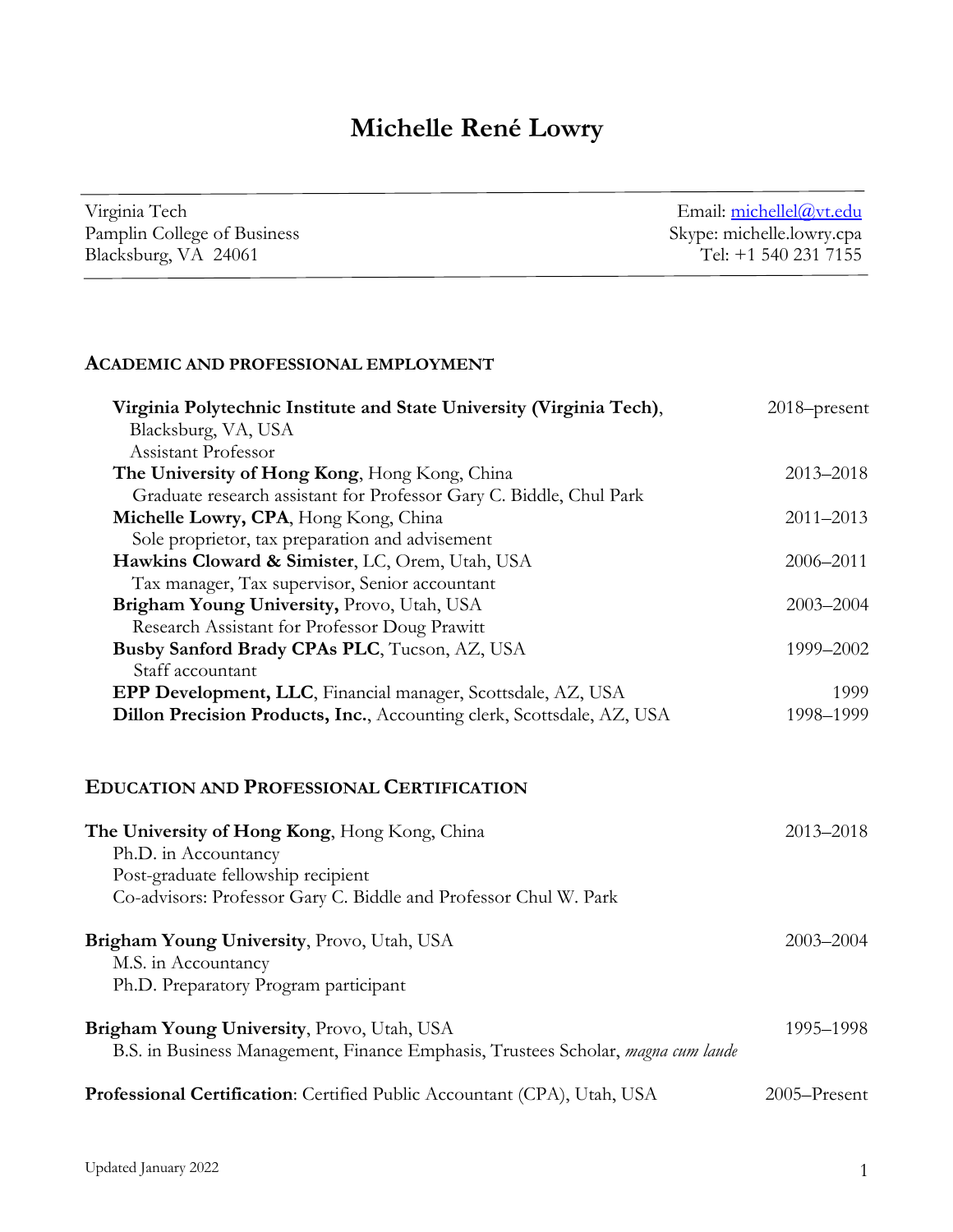#### **PUBLICATIONS**

- 04. Raymond R. Baker, Gary C. Biddle, Michelle René Lowry and Neale G. O'Connor (2018), "Ineffective internal control reporting by Chinese U.S.-listed firms," *Accounting Horizons*.
- 03. Paul Gillis and Michelle René Lowry (2014), "Son of Enron: Investors weigh the risks of Chinese variable interest entities." *Journal of Applied Corporate Finance* 26 (3): 61–66.
- 02. Paul Benjamin Lowry, Jay F. Nunamaker Jr., Queen Esther Booker, Aaron Curtis, and Michelle René Lowry (2004), "Creating hybrid distributed learning environments by implementing distributed collaborative writing in traditional educational environments," *IEEE Transactions on Professional Communication* 47 (3) :171–189, (doi: 10.1109/TPC.2004.833689).
- 01. Paul Benjamin Lowry, Aaron Curtis, and Michelle René Lowry (2004), "A taxonomy of collaborative writing to improve empirical research, writing practice, and tool development," *Journal of Business Communication* 41 (1): 66–99, (doi: 10.1109/tpc.2003.819650) (formally recognized as 1st most read and requested article in JBC, October 1, 2005).

## **WORKING PAPERS**

- 05. "Status as a mechanism to co-opt the board: Evidence from Two Hong Kong natural experiments," with Gary C. Biddle and David M. Webb.
- 04. "Explaining and Resolving the 'IT Governance Compliance Paradox': Why Leading and Highly 'Compliant' Firms Can Suffer Catastrophic IT Governance Failures and How They Can Instead Shift to 'Substantive' ITG Governance for Greater Strategic Alignment and Less Failure," with Paul B. Lowry, Sutirtha Chatterjee, and Vernon Richardson.
- 03. "Inexpert Supervision: Field Evidence on Boards' Oversight of Cybersecurity," with Marshall Vance and Tony Vance.
- 02. "Proposing the Privacy Policy Model (PPM) to Address the "Privacy Policy" Paradox that Occur s with Consumer Mobile Apps in Light of the Lopsided Information Asymmetry, with Mark Keith and Paul B. Lowry.
- 01. "Corporate control effects and financial reporting quality," with Gary C. Biddle and David M. Webb.

#### **RESEARCH PROJECTS**

- 02. "Information security officer challenges in receiving cybersecurity oversight:," with Marshall Vance, Anthony Vance and Zeynep Sahin (data analysis phase).
- 01. "Are boards of affiliated firms in pyramidal groups entrenched? Evidence from Hong Kong," with Agnes Cheng (data collection phase, overseeing RAs collecting data).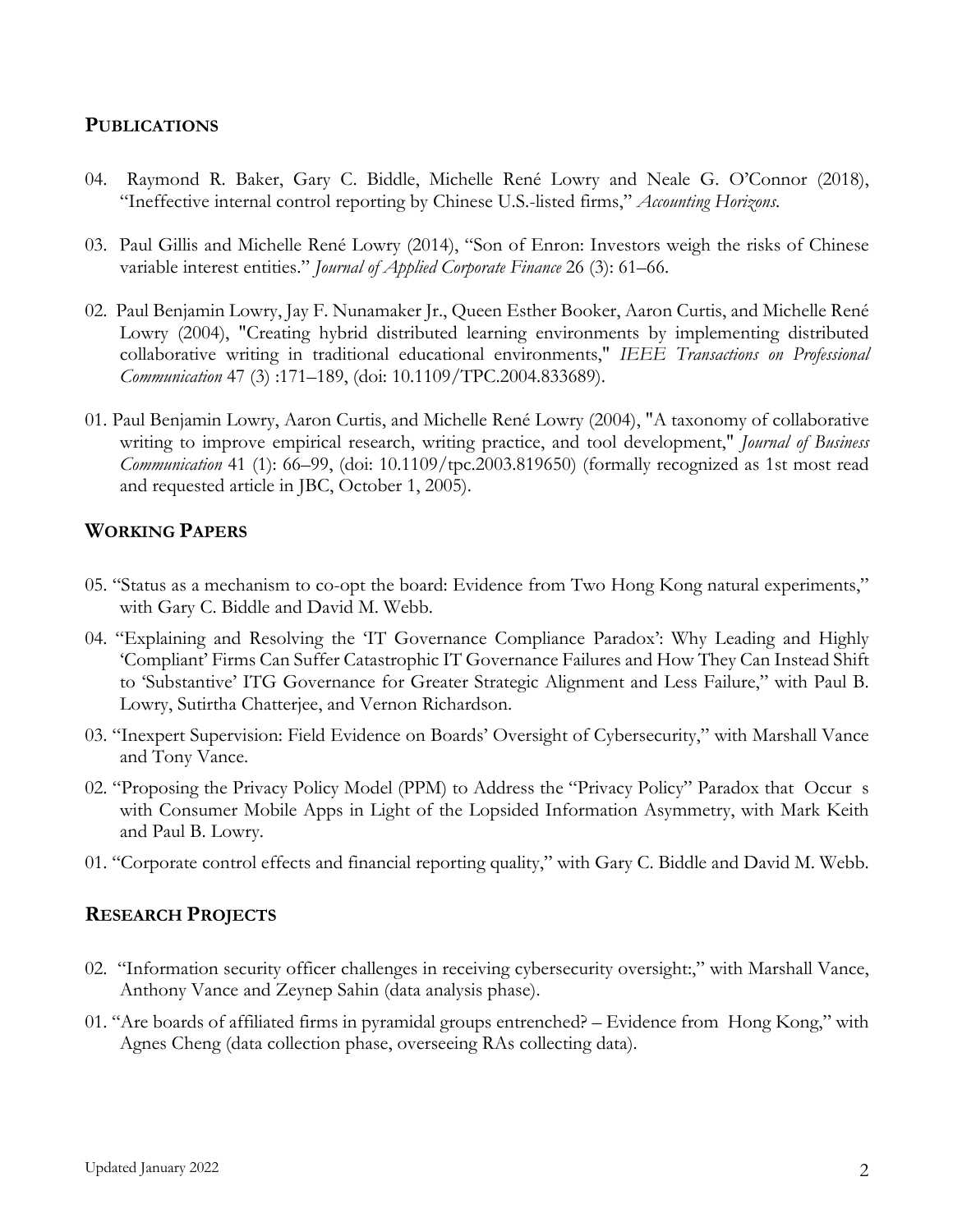#### **RESEARCH PRESENTATIONS**

- 16. *Virginia Tech BIT Seminar Series* (October 2021). "Inexpert Supervision: Field Evidence on Boards' Oversight of Cybersecurity."
- 15. *BYU Accounting Research Symposium* (September 2021). "Inexpert Supervision: Field Evidence on Boards' Oversight of Cybersecurity."
- 14. *Virginia Tech Brown Bag Series* (May 2021). "Are boards of affiliated firms in pyramidal groups entrenched? – Evidence from Hong Kong."
- 13. *AAA Accounting Information Systems Section Midyear Meeting* (January 2020). "Cybersecurity oversight and disclosure: An inside perspective."
- 12. *International Conference of Information Systems* (December 2019). "Cybersecurity oversight and disclosure: An inside perspective."
- 11. *American Accounting Association Annual Meeting* (August 2019). "Status as a mechanism to co-opt the board: Evidence from Hong Kong natural experiments."
- 10. *American Accounting Association International Accounting Section Midyear Meeting* (scheduled, January 2019). "Status as a mechanism to co-opt the board: Evidence from Hong Kong natural experiments."
- 09. *BYU Accounting Research Symposium* (September 2018). "Pyramid ownership, board capture and tunneling: Evidence from Hong Kong."
- 08. *Accounting Horizons Forum Conference* (invited plenary session, November 2017). "Ineffective internal control reporting by Chinese U.S.-listed firms." Recipient of Best Paper Award. (presented by coauthor).
- 07. *BYU Accounting Research Symposium* (October 2017). "Status as a mechanism to co-opt the board: Evidence from Hong Kong natural experiments."
- 06. *The University of Hong Kong* (January 2017). "Co-opting the board despite independent director regulations: A principal-principal agency perspective."
- 05. *BYU Accounting Research Symposium* (October 2016). "The corporate governance in IT governance and its effect on financial reporting quality."
- 04. *American Accounting Association Annual Meeting* (August 2016). "Ineffective internal control reporting by Chinese U.S.-listed firms."
- 03. *European Accounting Association Annual Congress* (May 2016). "Ineffective internal control reporting by Chinese U.S.-listed firms." (presented by co-author).
- 02. *The University of Hong Kong* (November 2015). "Co-opting the board despite independent director regulations: A principal-principal agency perspective."
- 01. *The University of Hong Kong* (March 2015). "Ineffective Internal Control Reporting by Chinese U.S. listed Firms."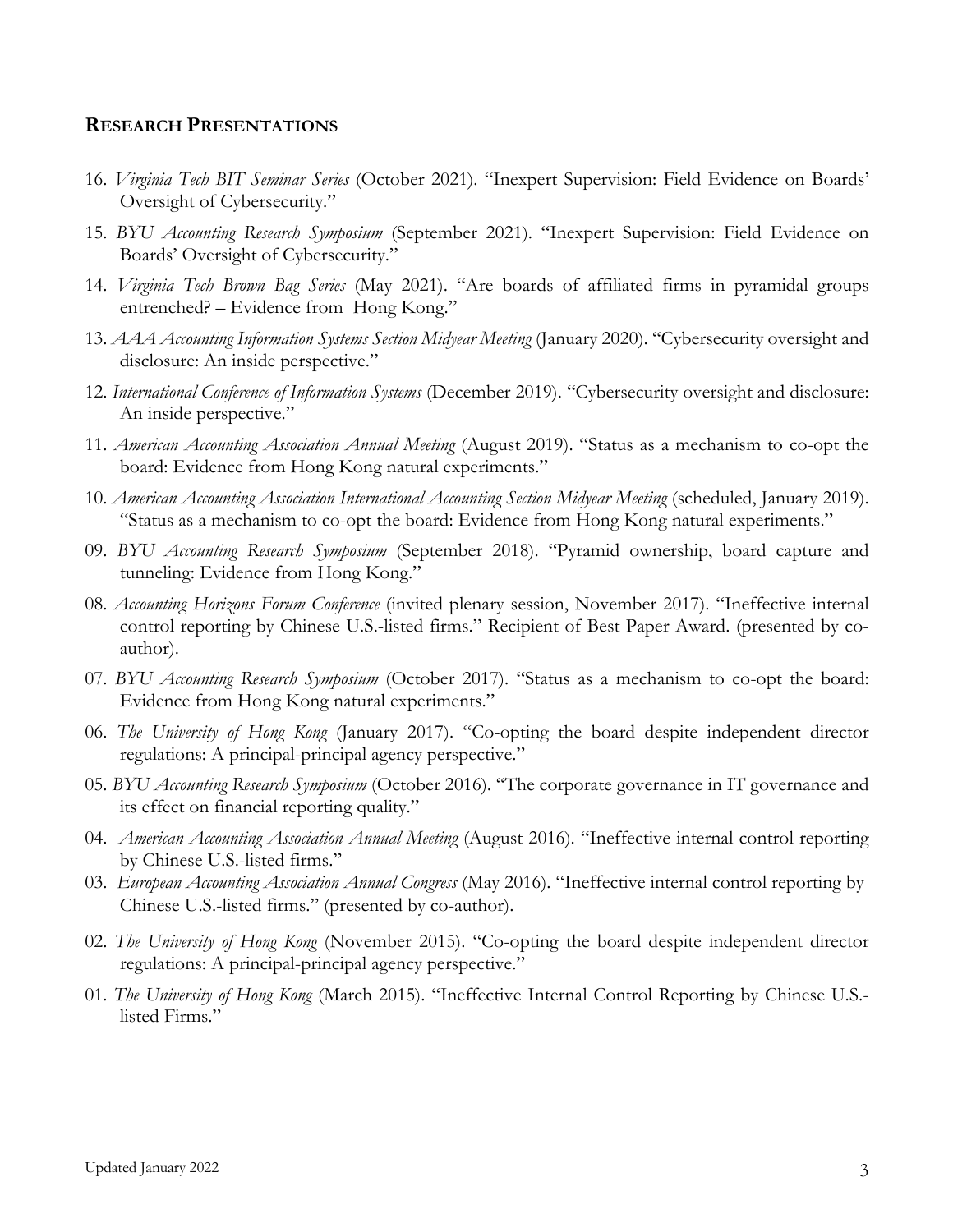#### **OTHER PRESENTATIONS**

03. *ACIS Advisory Board.* (October 2020). "Research Project Overview 2020."

02. *Gartner CISO Coalition* (June 2020). "Board Members' Perspectives on Cybersecurity Oversight."

01. *ACIS Advisory Board* (May 2019). "Research Project Overview 2019."

#### **CONFERENCE AND WORKSHOP PARTICIPATION**

2020 AAA Accounting Information Systems Section New Faculty Consortium 2020 AAA Accounting Information Systems Section Midyear Meeting 2019, 2020 AAA International Accounting Section Midyear Meeting 2019 AAA International Accounting Section New Faculty Consortium 2019 Virginia Accounting Research Conference 2018 Chinese University of Hong Kong Accounting Conference 2017 HKUST Accounting Research Symposium 2017 Accounting Horizons China Forum Conference 2017 Textual Analysis in Accounting and Finance—with Application to China, Chinese University of Hong Kong 2017 Asian Bureau of Finance and Economic Research (ABFER) Annual Conference 2019, 2018, 2017, 2016 AAA Annual Meeting 2018, 2017, 2016 BYU Accounting Research Symposium 2017, 2015 LINKS Center Summer Workshop on Social Network Analysis 2016 AAA/Deloitte/J. Michael Cook Doctoral Consortium 2015 MIT Asia Conference in Accounting 2014 Center for Accounting Research & Education (CARE) Conference, Hong Kong

#### **ACADEMIC SERVICE**

2021 Ad hoc Reviewer—*Journal of Financial Reporting*

2015, 2017-2019 Ad hoc Reviewer—*Accounting Horizons*

2019 Discussant—AAA International Accounting Section Midyear Meeting, Miami, FL

2019 Discussant—Virginia Tech Accounting Conference, Blacksburg, VA

2018 Reviewer—AAA International Accounting Section Midyear Meeting

2016 Moderator—AAA Annual Meeting, International Accounting Section, New York City

2016 Discussant—AAA Annual Meeting, International Accounting Section, New York City

2016 Reviewer—AAA Annual Meeting

2014 Volunteer—Center for Accounting Research & Education (CARE) Conference, Hong Kong